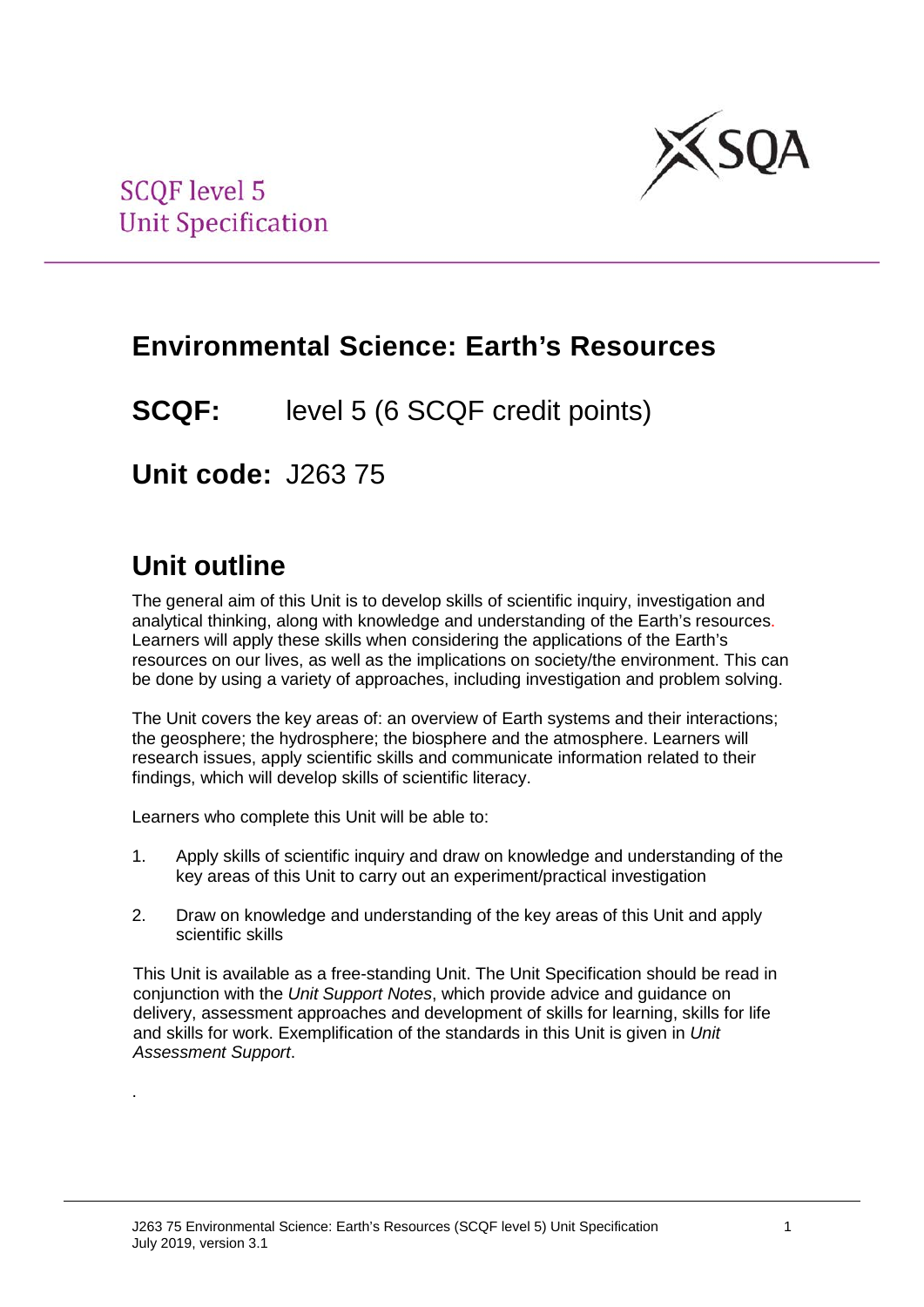# **Recommended entry**

Entry to this Unit is at the discretion of the centre. However, learners would normally be expected to have attained the skills, knowledge and understanding required by one or more of the following or equivalent qualifications and/or experience:

National 4 Environmental Science Course or relevant component Units National 4 Geography Course or relevant component Units National 4 Science Course or relevant component Units

## **Equality and inclusion**

This Unit Specification has been designed to ensure that there are no unnecessary barriers to learning or assessment. The individual needs of learners should be taken into account when planning learning experiences, selecting assessment methods or considering alternative evidence. For further information, please refer to the *Unit Support Notes.*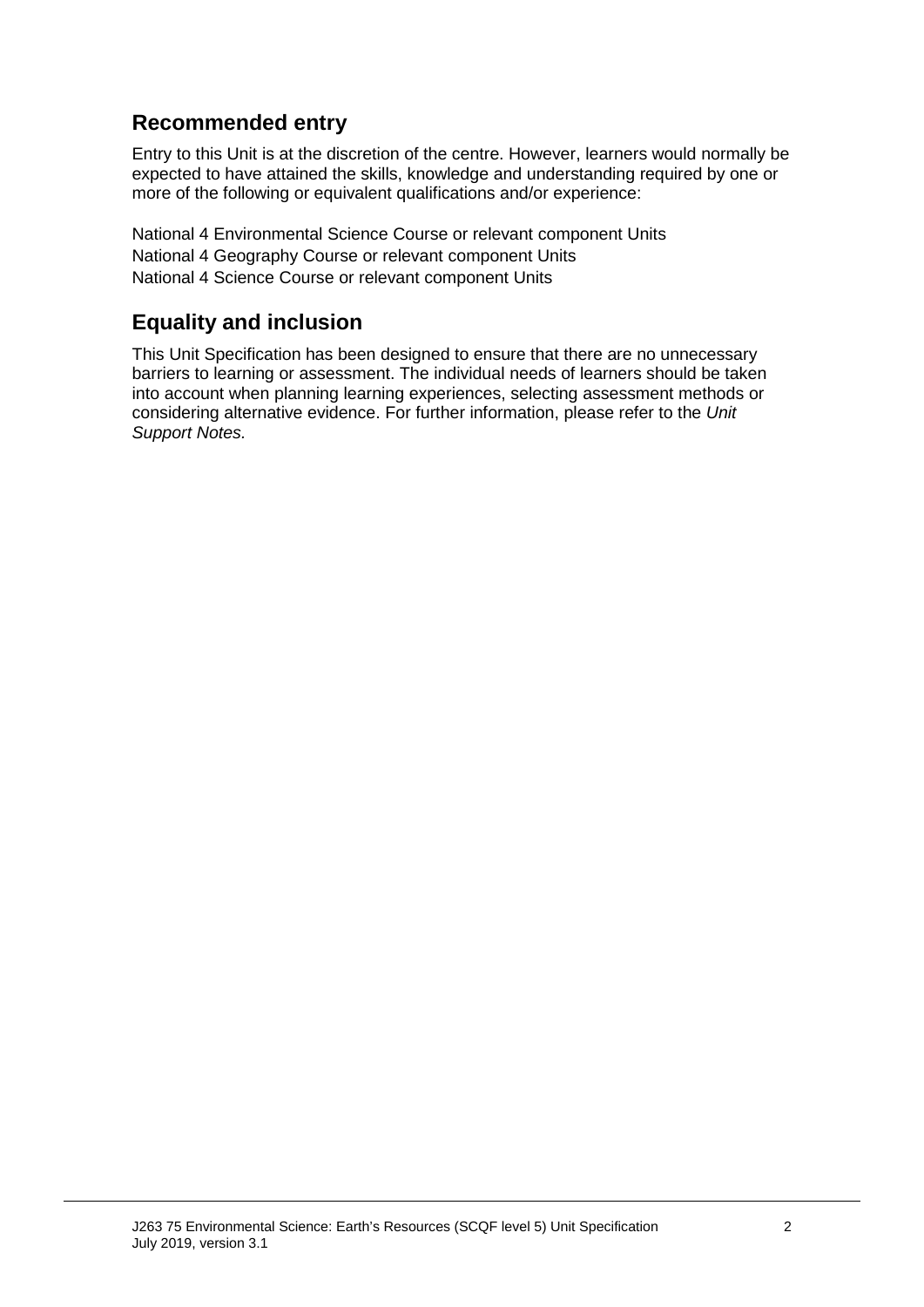# **Standards**

# **Outcomes and Assessment Standards**

# **Outcome 1**

The learner will:

- **1 Apply skills of scientific inquiry and draw on knowledge and understanding of the key areas of this Unit to carry out an experiment/practical investigation by:**
- 1.1 Planning an experiment/practical investigation
- 1.2 Following procedures safely<br>1.3 Making and recording obser
- Making and recording observations/measurements correctly
- 1.4 Presenting results in an appropriate format
- 1.5 Drawing valid conclusions
- 1.6 Evaluating experimental procedures

## **Outcome 2**

The learner will:

- **2 Draw on knowledge and understanding of the key areas of this Unit and apply scientific skills by:**
- 2.1 Making accurate statements
- 2.2 Solving problems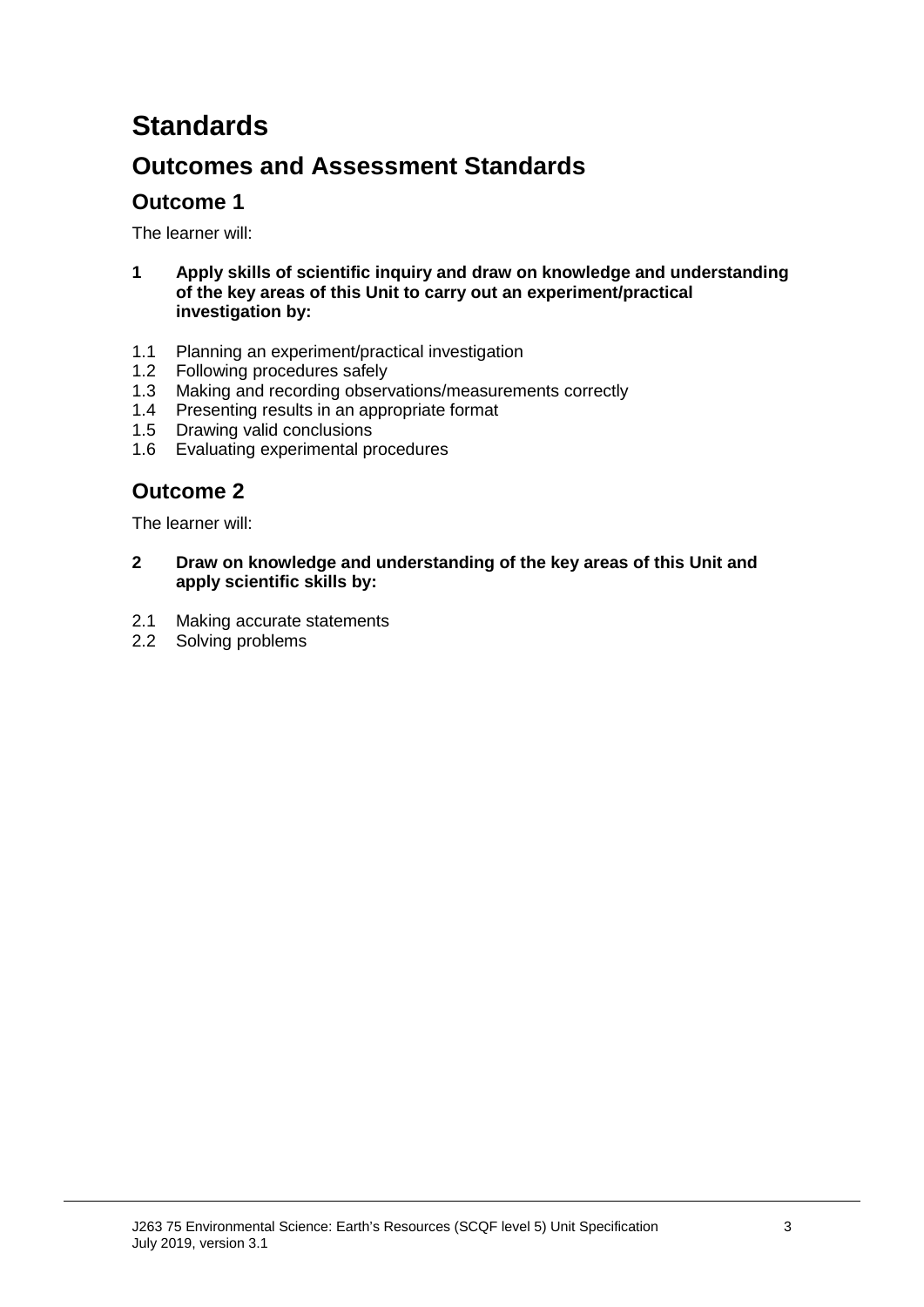# **Evidence Requirements for the Unit**

Assessors should use their professional judgement, subject knowledge and experience, and understanding of their learners, to determine the most appropriate ways to generate evidence and the conditions and contexts in which they are used.

The key areas covered in this Unit are: an overview of Earth systems and their interactions, the geosphere, the hydrosphere, the biosphere, and the atmosphere.

#### **Earth's Resources**

#### **1 Overview of Earth systems and their interactions**

- a. Earth systems geosphere, hydrosphere, atmosphere and biosphere
- b. The rock, carbon, nitrogen and water cycles connect the systems
- c. Resources to include physical, biological, renewable and non-renewable

#### **2 Geosphere**

- a. The structure of the Earth: core, mantle and crust
- b. The difference between minerals and rocks
- c. Properties of rocks, to include porosity and permeability
- d. The rock cycle (to describe the processes of weathering and erosion, melting, and the effects of heat and pressure) and formation of igneous, sedimentary and metamorphic rocks (to include one example of each)
- e. Limestone: formation, discovery, extraction, processing, uses
- f. The difference between ore minerals (a mineral from which a metal may be economically extracted) and ores (a mixture of ore minerals and waste minerals). To include a named example of an ore
- g. Crude oil: formation, discovery, extraction, processing and uses of iron
- h. Petroleum: formation, discovery, extraction, processing and uses
- i. The geological carbon cycle, to include limestone and fossil fuels

## **3 Hydrosphere**

- a. The main reservoirs of water, to include atmosphere, oceans, ice, freshwater and groundwater
- b. The water cycle, to include evaporation, transpiration, condensation and precipitation
- c. Uses of water, to include industrial, domestic and agricultural
- d. Issues arising from national availability of water resources in the UK, to include drought and flooding
- e. Energy from water, hydroelectric, tidal and wave power to include the energy changes involved (kinetic to electrical)
- f. Requirements for siting hydroelectric and tidal power stations

## **4 Biosphere**

- a. Oceanic and freshwater resources, including economically important species
- b. Terrestrial resources, including economically important species
- c. Energy from biological resources to include definition (biofuels are combustible biomass or fuels derived from biomass). The process of fermentation in formation of biofuels to include conditions required for formation of peat (acidic and anaerobic), and methane as the primary biogas

#### **5 Atmosphere**

- a. Uses of nitrogen and oxygen
- b. Energy from wind power to include energy changes involved (kinetic to electrical)
- c. Requirements for siting wind farms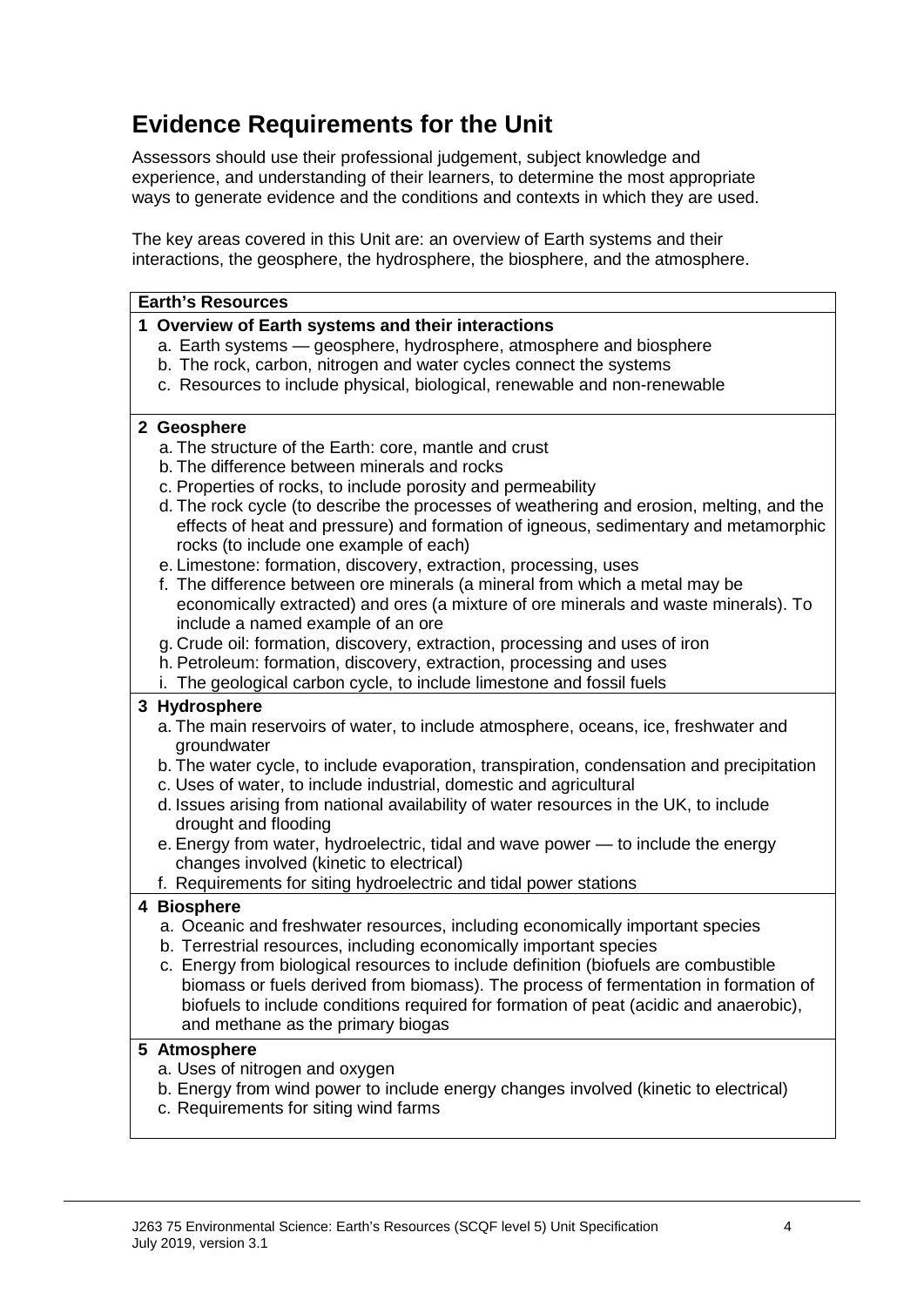Evidence can be drawn from a variety of sources and presented in a variety of formats. The table below describes the evidence for the Assessment Standards which require exemplification. Evidence may be presented for individual Outcomes or gathered for the Unit as a whole, through combining assessment holistically in a single activity. If the latter approach is used, it must be clear how the evidence covers each Outcome.

| <b>Assessment Standard</b>                                                             | <b>Evidence required</b>                          |  |  |
|----------------------------------------------------------------------------------------|---------------------------------------------------|--|--|
| Planning an experiment                                                                 | The plan should include:                          |  |  |
|                                                                                        | an aim                                            |  |  |
|                                                                                        | a dependent and independent variable              |  |  |
|                                                                                        | key variables to be kept constant                 |  |  |
|                                                                                        | measurements/observations to be made              |  |  |
|                                                                                        | the resources                                     |  |  |
|                                                                                        | the method including safety considerations        |  |  |
| Presenting results in an appropriate                                                   | One format from: table, line graph, chart, key,   |  |  |
| format                                                                                 | diagram, flow chart, summary or other appropriate |  |  |
|                                                                                        | format                                            |  |  |
| Drawing a valid conclusion                                                             | Include reference to the aim                      |  |  |
| Evaluating experimental procedures                                                     | Suggest an improvement with justification         |  |  |
| Making accurate statements                                                             | At least half of the statements should be correct |  |  |
|                                                                                        | across the key areas of this Unit                 |  |  |
| Solving problems                                                                       | One from each:                                    |  |  |
|                                                                                        | make generalisation/prediction                    |  |  |
|                                                                                        | select information                                |  |  |
|                                                                                        | process information, including calculations, as   |  |  |
|                                                                                        | appropriate                                       |  |  |
|                                                                                        | analyse information                               |  |  |
| Outcome 2: making accurate statements and solving problems may be combined into one    |                                                   |  |  |
| holistic assessment, with marks allocated to each question. In this case, to achieve   |                                                   |  |  |
| Outcome 2 the candidate must achieve at least 50% of the marks available in the set of |                                                   |  |  |
| questions.                                                                             |                                                   |  |  |

Outcome 1: Candidates must achieve at least five out of the six Assessment Standards to achieve a pass.

#### **Transfer of Evidence**

Evidence for the achievement of Outcome 1 for this Unit can be used as evidence for the achievement of Outcome 1 in the Units H24P 75 *Environmental Science: Living Environment* and H24S 75 *Environmental Science: Sustainability*.

Where Assessment Standard 2.2 is being assessed separately from Assessment Standard 2.1, evidence of achievement of Assessment Standard 2.2 for this Unit can be used as evidence of achievement of Assessment Standard 2.2 in the Units H24P 75 Environmental Science: Living Environment and H24S 75 *Environmental Science: Sustainability*.

**Note:** this does not apply when Outcome 2 is being assessed holistically.

As Assessment Standard 2.1 (Making accurate statements) relates specifically to the key areas of each Unit, evidence is **not transferable** between the Units for this Assessment Standard.

Exemplification of assessment is provided in *Unit Assessment Support*.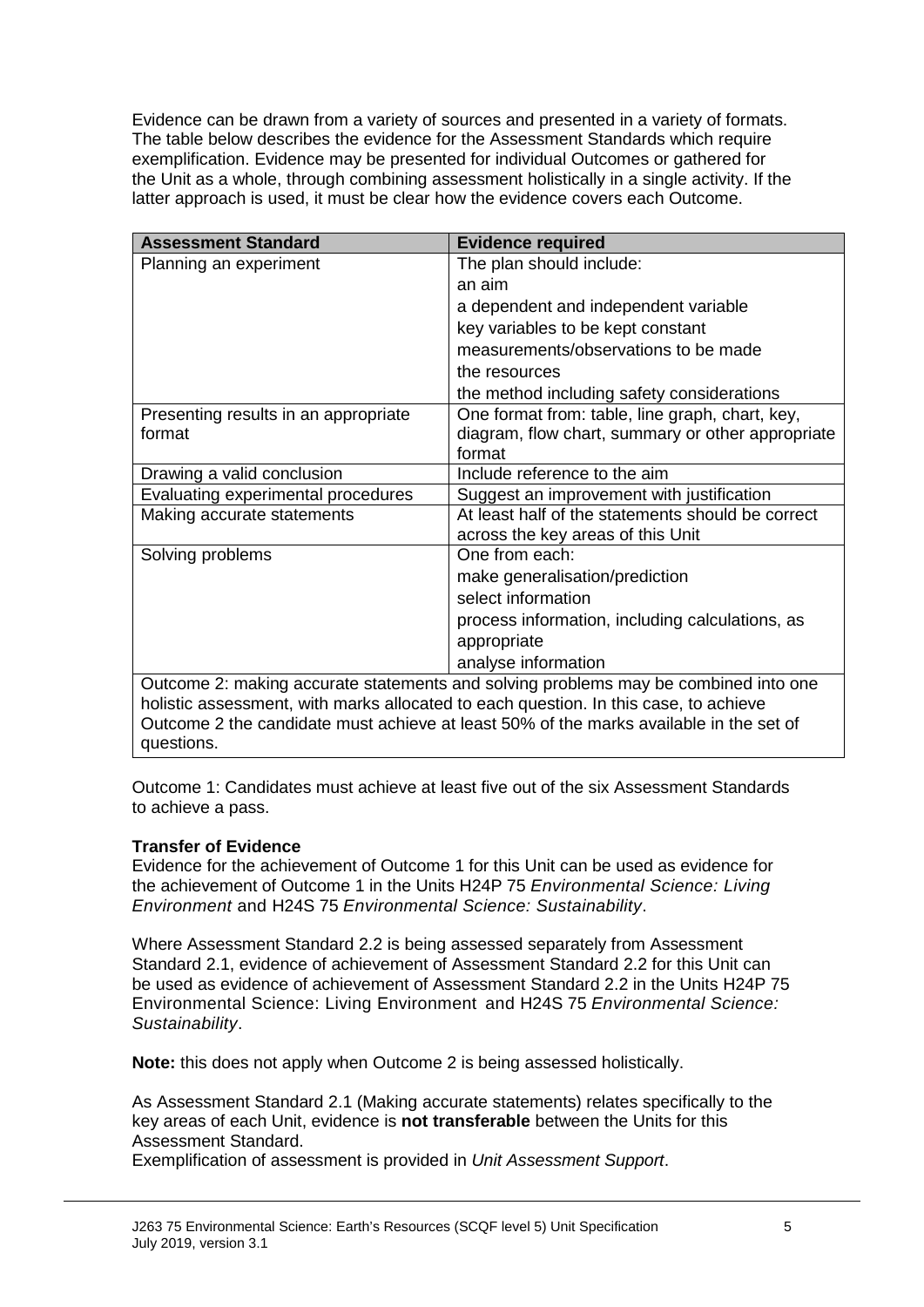# **Assessment Standard Thresholds**

## Outcome 1

Candidates are no longer required to show full mastery of the Assessment Standards to achieve Outcome 1. Instead, five out of the six Assessment Standards for Outcome 1 must be met to achieve a pass.

There is still the requirement for candidates to be given the opportunity to meet all Assessment Standards. The above threshold has been put in place to reduce the volume of re-assessment where that is required.

## Re-assessment

Candidates may be given the opportunity to re-draft their original Outcome 1 report or to carry out a new experiment/practical investigation.

### Outcome 2

### Assessment Standards 2.1 and 2.2

Assessment Standards 2.1 (making accurate statements) and 2.2 (solving problems) are no longer required to be passed independently. Assessment Standards 2.1 and 2.2 can now be assessed by means of a single assessment for each Unit.

Centres have two possible options when assessing Outcome 2 (AS 2.1 and 2.2).

## **Option 1: Single assessment**

Candidates can be assessed by means of a single test that contains marks and a cutoff score. A suitable Unit assessment will cover all of the key areas (AS 2.1) and assess each of the problem solving skills (AS 2.2).

Where a candidate achieves 50% or more of the total marks available in a single Unit assessment they will pass Outcome 2 for that Unit. Existing Unit assessment support packs can be used. Guidance on the use of each pack is noted below.

## **(a) Unit assessment support pack 1 (Unit-by-Unit approach)**

As these packages contain questions on all of the key areas (AS 2.1) and questions covering each of the problem solving skills (AS 2.2), Unit assessment support pack 1 **is suitable** for use as a single assessment for its associated Unit.

The number of marks available for each question should be combined to give the total number of marks available. A cut-off score of 50% should be applied to each of these Unit assessments.

The table below gives a total mark for the Unit assessment support pack, using the assessment grid in the packs to allocate marks to questions.

Where a centre is using Unit assessment support pack 1 they should apply the cut-off scores shown in the following table: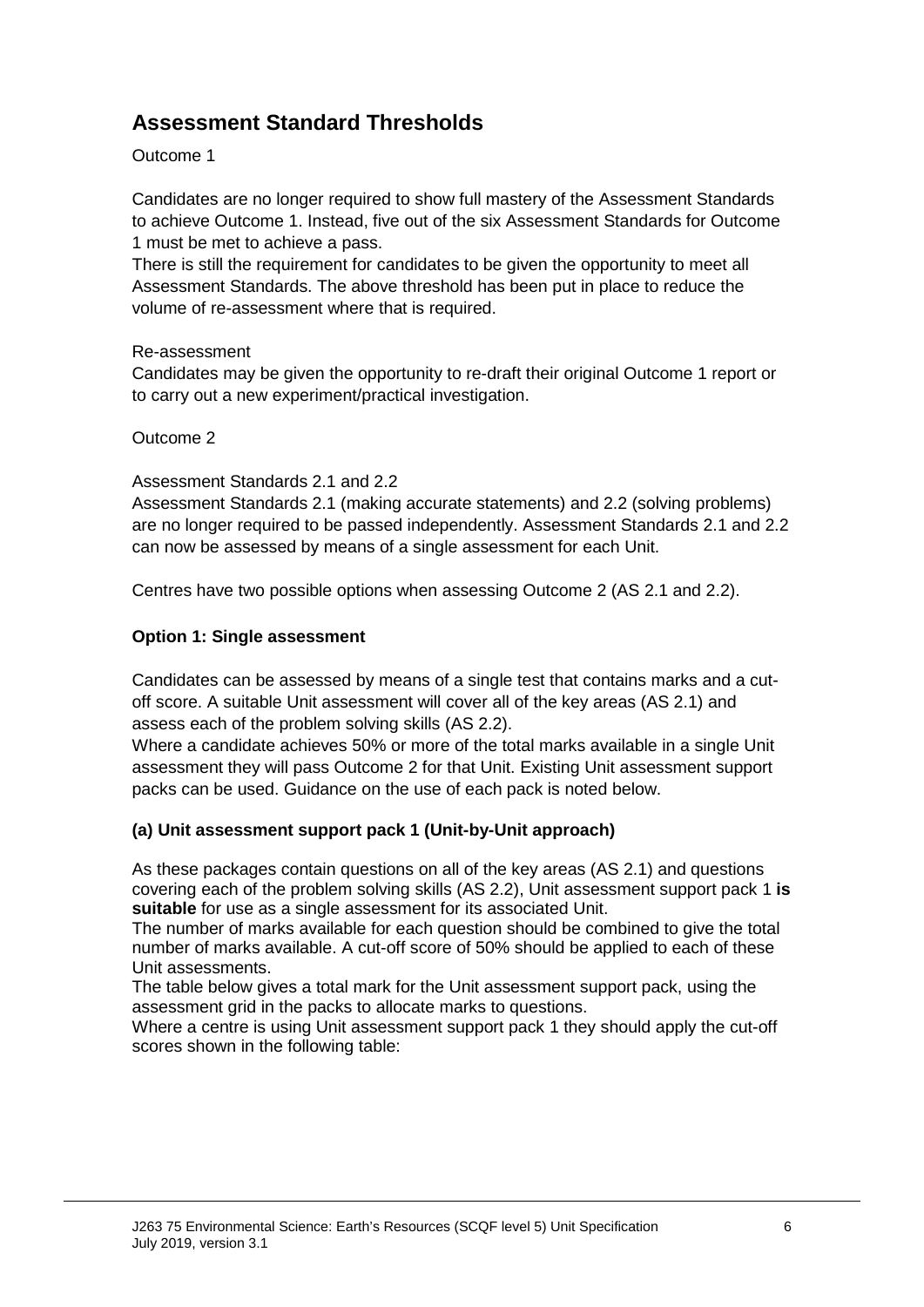| Unit assessment<br>support pack 1                                                    | Total number of<br>marks available<br>$(AS 2.1 + AS 2.2)$ | <b>Cut-off score</b> |
|--------------------------------------------------------------------------------------|-----------------------------------------------------------|----------------------|
| <b>H24R75</b><br><b>Environmental</b><br><b>Science: Earth's</b><br><b>Resources</b> | 18                                                        | 9/18                 |

Centres may wish to supplement the existing questions in the Unit assessment support packs with additional questions, so that the sampling of each Unit is increased, the tests are out of the same total mark and that total is an even number so that the cut-off is actually 50%. Where centres are adding additional questions, care should be taken that these questions are of an appropriate standard for Unit assessment and are not 'A grade' type questions.

## **(b) Unit assessment support pack 2 (combined approach)**

As these packages contain questions covering only Assessment Standard 2.1 they are **not suitable** for use as a single assessment for their associated Units.

If a centre wishes to use Unit assessment support packs 2 as a single Unit assessment, questions covering each of the four problem solving skills would need to be added. A **minimum of 1 mark per problem solving skill per Unit** would be acceptable.

The following table indicates the total number of marks available for the key areas (AS 2.1) in the Unit assessment, using the assessment grid in the Unit assessment support pack to allocate marks to questions.

These marks should be combined with the marks added to assess the problem solving skills (AS 2.2) before the 50% cut-off score is applied.

| Unit assessment support<br>pack 2                          | <b>Total number of</b><br>marks available<br>(AS 2.1) |
|------------------------------------------------------------|-------------------------------------------------------|
| <b>H24R 75 Environmental</b><br>Science: Earth's Resources | 23                                                    |

As with the Unit-by-Unit approach, centres may wish to supplement the existing questions in the Unit assessment support packs with additional questions, so that the sampling of each Unit is increased, the tests are out of the same total mark and that total is an even number so that the cut-off is actually 50%. Where centres are adding additional questions, care should be taken that these questions are of an appropriate standard for Unit assessment and are not 'A grade' type questions.

#### **Option 2: Assessment**

Centres can continue to use the Unit assessment support packs from SQA's secure site or their own centre devised assessments following the guidance in the Unit assessment support packs.

If this option is chosen, 50% or more of the KU statements (AS 2.1) made by candidates must be correct in the Unit assessment and at least one correct response for each problem solving skill (AS 2.2) is required to pass Outcome 2. However, if a candidate is given more than one opportunity in a Unit assessment to provide a response for a problem solving skill, then they must answer 50% or more correctly.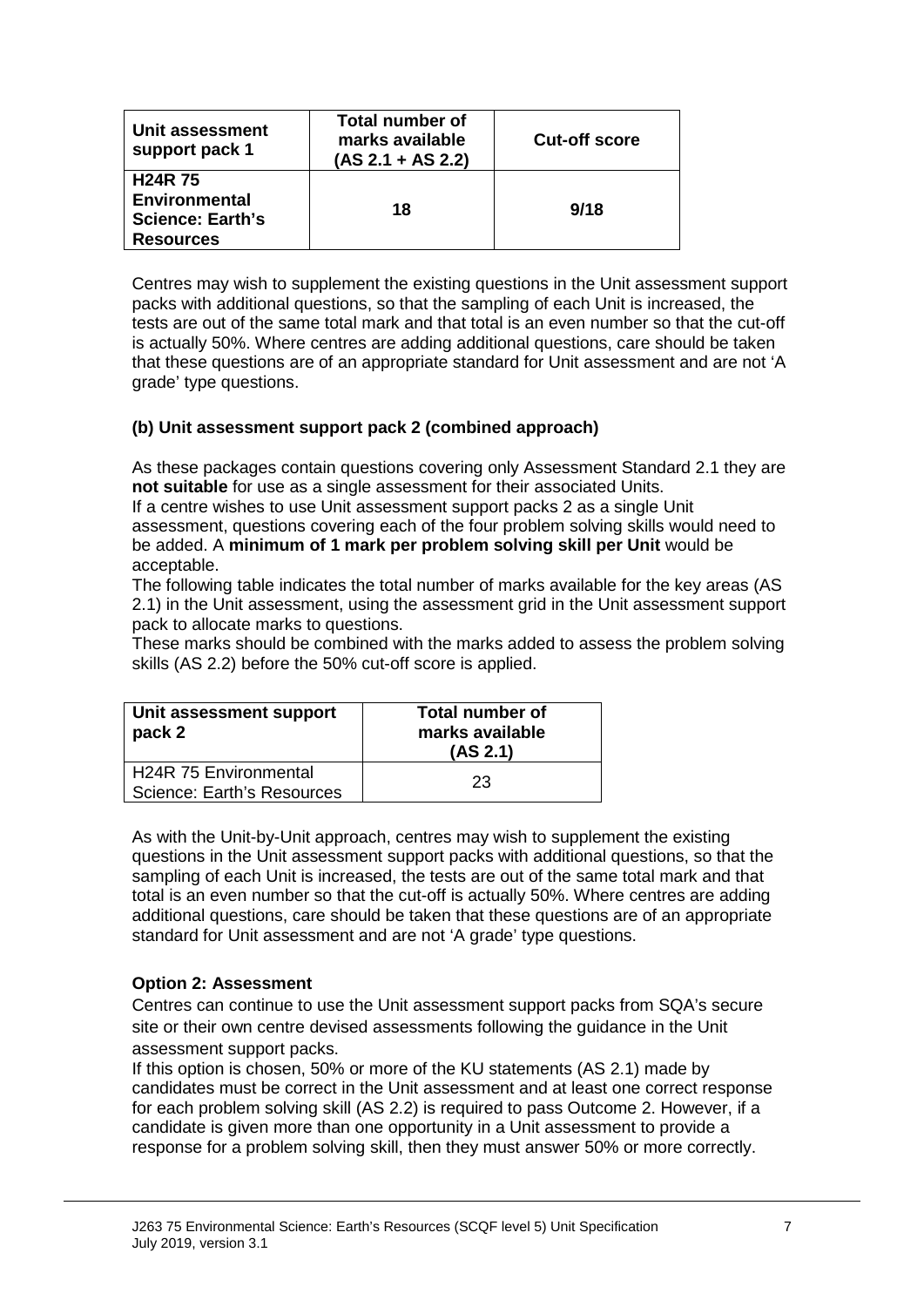#### **Re-assessment**

SQA's guidance on re-assessment is that there should be one or, in exceptional circumstances, two re-assessment opportunities. Re-assessment should be carried out under the same conditions as the original assessment. It is at a centre's discretion as to how they re-assess their candidates. Candidates may be given a full re-assessment opportunity, or be re-assessed on individual key areas and/or problem solving skills. Regardless of which KU option is chosen, candidates must achieve 50% or more of each re-assessment opportunity.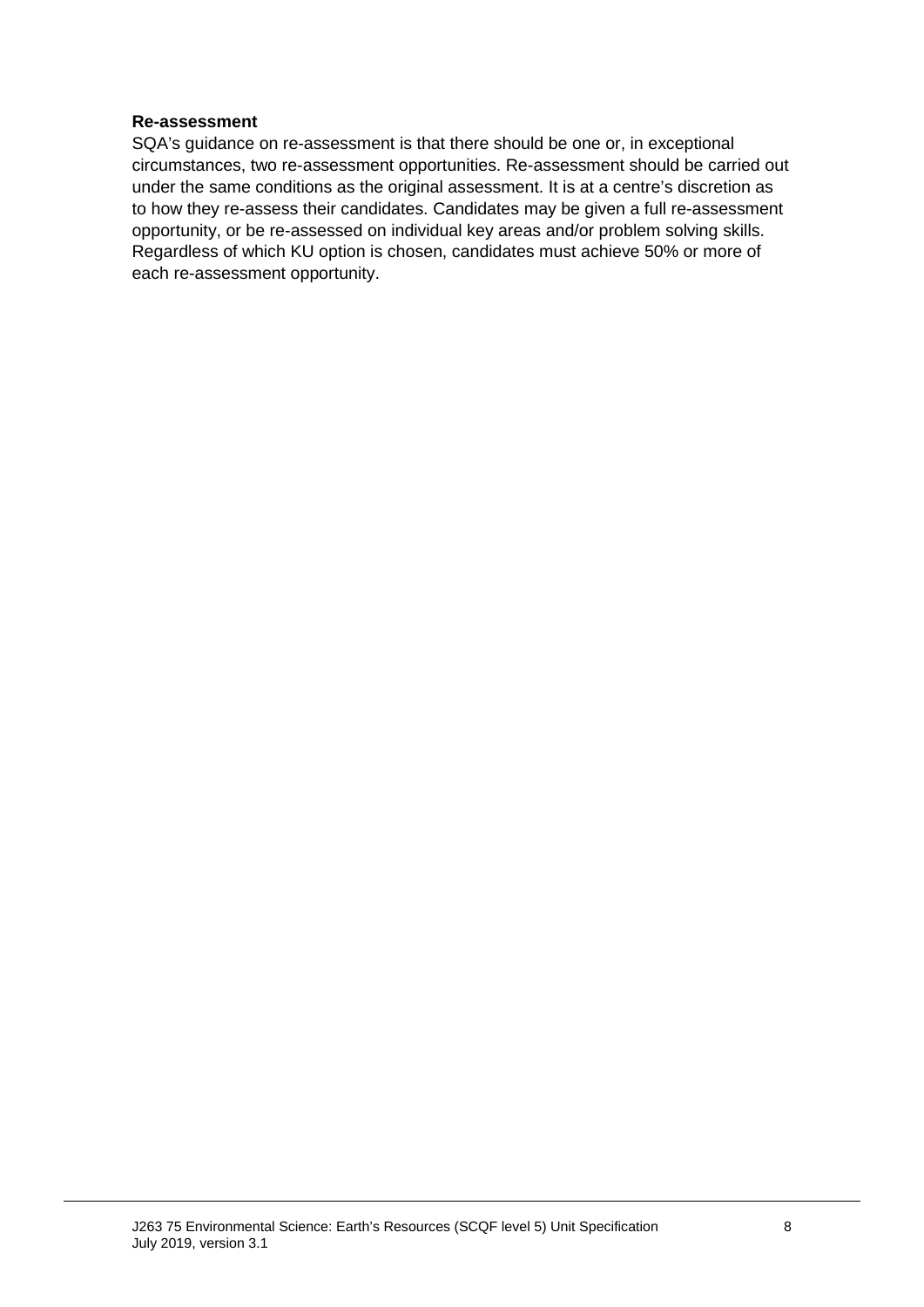# **Development of skills for learning, skills for life and skills for work**

It is expected that learners will develop broad, generic skills through this Unit. The skills that learners will be expected to improve on and develop through the Unit are based on SQA's *Skills Framework: Skills for Learning, Skills for Life and Skills for Work* and drawn from the main skills areas listed below. These must be built into the Unit where there are appropriate opportunities.

## **2 Numeracy**

- 2.1 Number processes<br>2.2 Money, time and m
- Money, time and measurement
- 2.3 Information handling

### **4 Employability, enterprise and citizenship**

4.6 Citizenship

## **5 Thinking skills**

- 5.3 Applying
- 5.4 Analysing and evaluating

Amplification of these is given in SQA's *Skills Framework: Skills for Learning, Skills for Life and Skills for Work.* The level of these skills should be at the same SCQF level of the Unit and be consistent with the SCQF level descriptor. Further information on building in skills for learning, skills for life and skills for work is given in the *Unit Support Notes.*